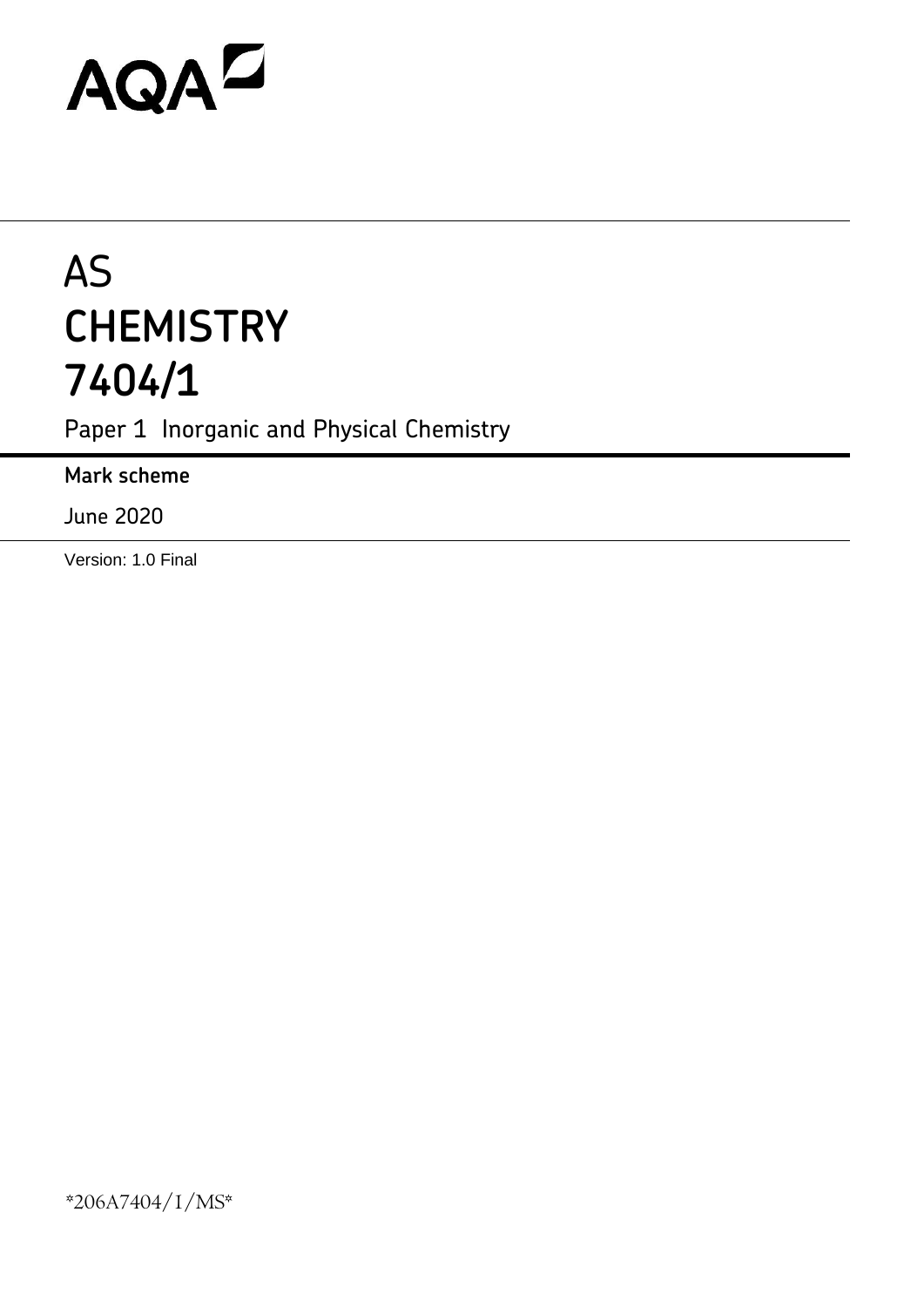Mark schemes are prepared by the Lead Assessment Writer and considered, together with the relevant questions, by a panel of subject teachers. This mark scheme includes any amendments made at the standardisation events which all associates participate in and is the scheme which was used by them in this examination. The standardisation process ensures that the mark scheme covers the students' responses to questions and that every associate understands and applies it in the same correct way. As preparation for standardisation each associate analyses a number of students' scripts. Alternative answers not already covered by the mark scheme are discussed and legislated for. If, after the standardisation process, associates encounter unusual answers which have not been raised they are required to refer these to the Lead Examiner.

It must be stressed that a mark scheme is a working document, in many cases further developed and expanded on the basis of students' reactions to a particular paper. Assumptions about future mark schemes on the basis of one year's document should be avoided; whilst the guiding principles of assessment remain constant, details will change, depending on the content of a particular examination paper.

Further copies of this mark scheme are available from aqa.org.uk

#### **Copyright information**

AQA retains the copyright on all its publications. However, registered schools/colleges for AQA are permitted to copy material from this booklet for their own internal use, with the following important exception: AQA cannot give permission to schools/colleges to photocopy any material that is acknowledged to a third party even for internal use within the centre.

Copyright © 2020 AQA and its licensors. All rights reserved.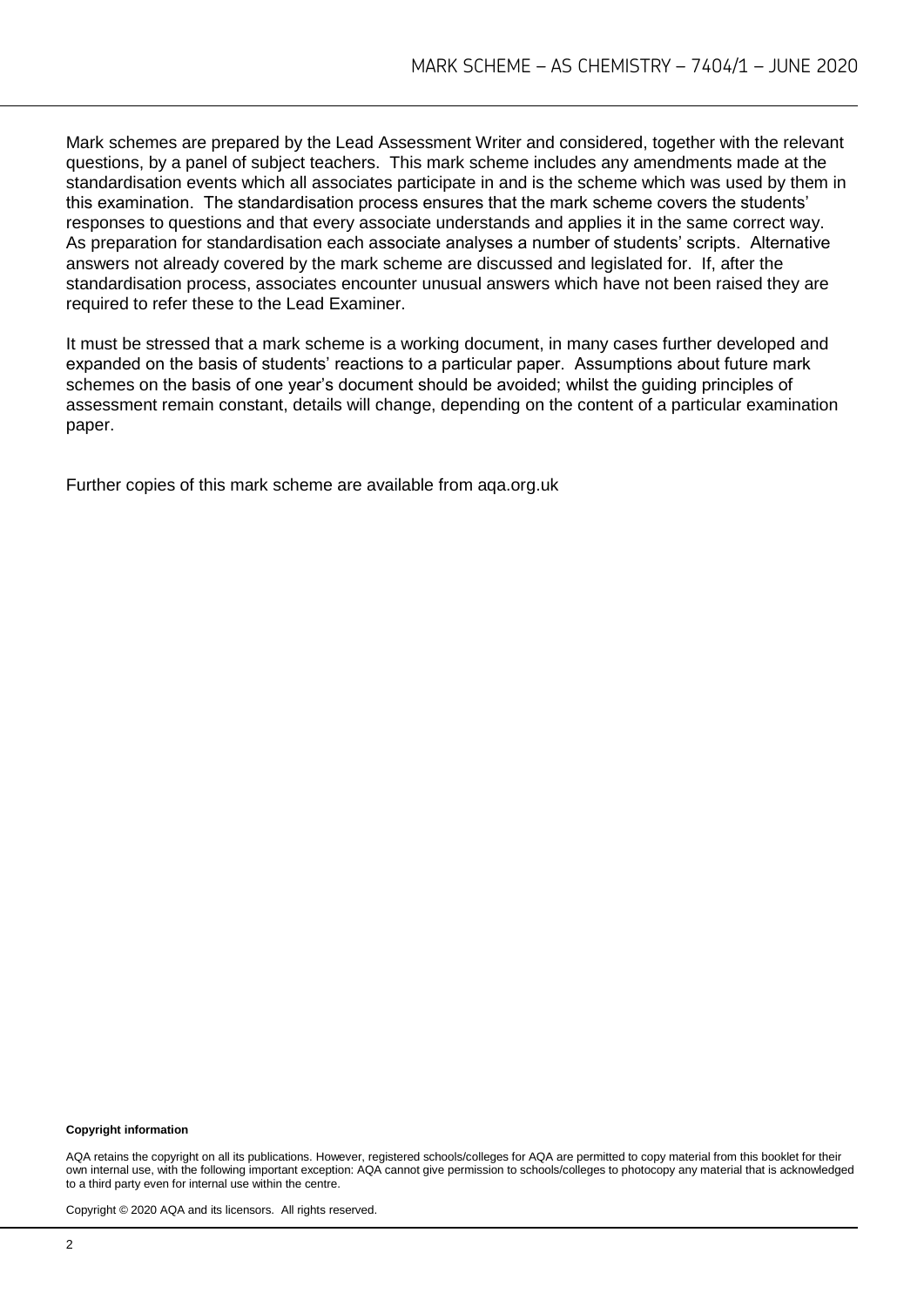### **AS and A-Level Chemistry Mark Scheme Instructions for Examiners**

#### **1. General**

The mark scheme for each question shows:

- the marks available for each part of the question
- the total marks available for the question
- the typical answer or answers which are expected
- extra information to help the examiner make his or her judgement and help to delineate what is acceptable or not worthy of credit or, in discursive answers, to give an overview of the area in which a mark or marks may be awarded.

The extra information in the 'Comments' column is aligned to the appropriate answer in the lefthand part of the mark scheme and should only be applied to that item in the mark scheme.

You should mark according to the contents of the mark scheme. If you are in any doubt about applying the mark scheme to a particular response, consult your Team Leader.

At the beginning of a part of a question a reminder may be given, for example: where consequential marking needs to be considered in a calculation; or the answer may be on the diagram or at a different place on the script.

In general the right-hand side of the mark scheme is there to provide those extra details which might confuse the main part of the mark scheme yet may be helpful in ensuring that marking is straightforward and consistent.

The use of M1, M2, M3 etc in the right-hand column refers to the marking points in the order in which they appear in the mark scheme. So, M1 refers to the first marking point, M2 the second marking point etc.

#### **2. Emboldening**

- **2.1** In a list of acceptable answers where more than one mark is available 'any **two** from' is used, with the number of marks emboldened. Each of the following bullet points is a potential mark.
- **2.2** A bold **and** is used to indicate that both parts of the answer are required to award the mark.
- **2.3** Alternative answers acceptable for a mark are indicated by the use of **OR**. Different terms in the mark scheme are shown by a / ; eg allow smooth / free movement.

#### **3. Marking points**

#### **3.1 Marking of lists**

This applies to questions requiring a set number of responses, but for which students have provided extra responses. The general 'List' principle to be followed in such a situation is that 'right  $+$  wrong = wrong'.

Each error / contradiction negates each correct response. So, if the number of error / contradictions equals or exceeds the number of marks available for the question, no marks can be awarded.

However, responses considered to be neutral (often prefaced by 'Ignore' in the mark scheme) are not penalised.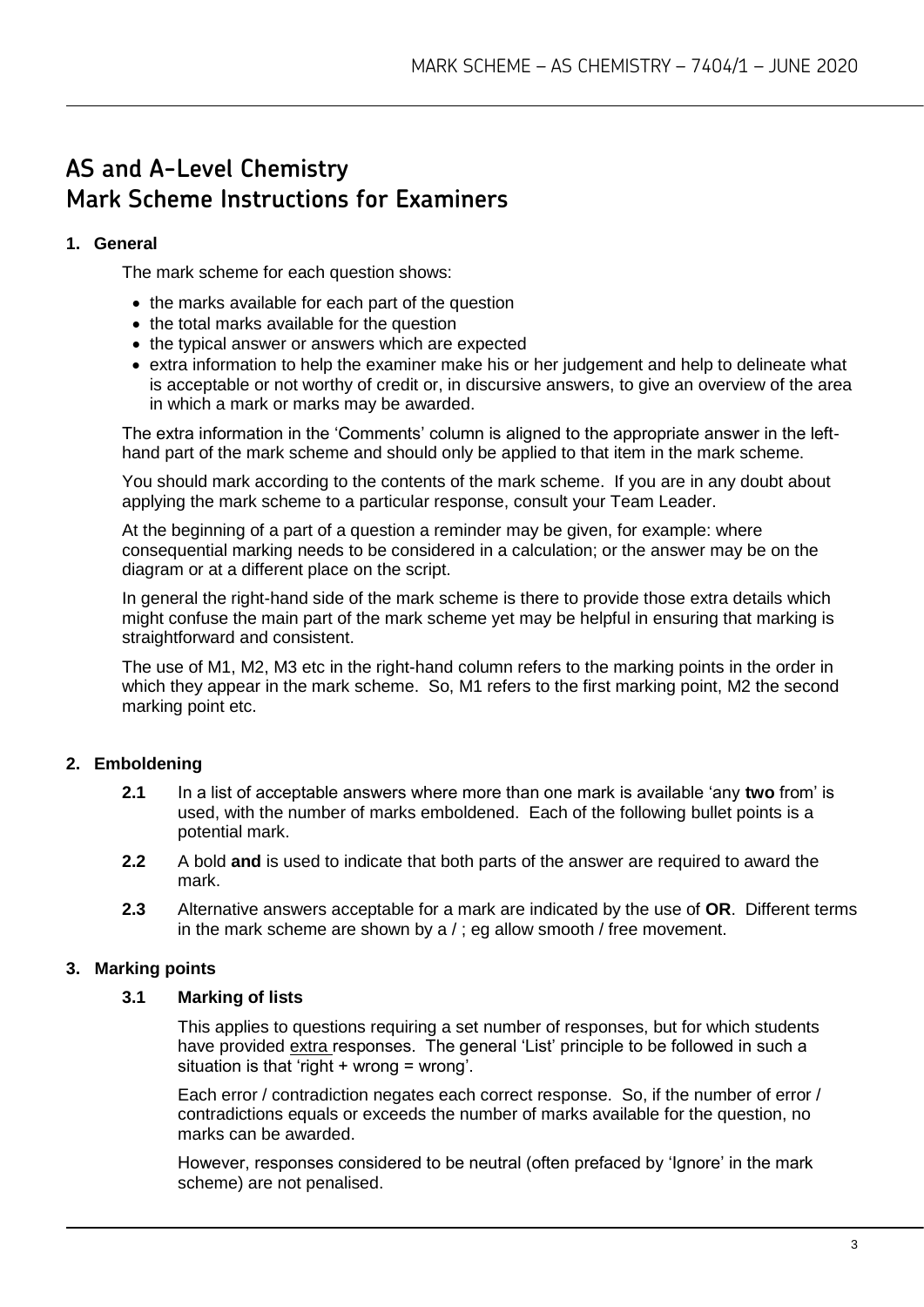| Correct<br>answers | Incorrect<br>answers (ie<br>incorrect rather<br>than neutral) | Mark $(2)$     | Comment                                                                                                           |
|--------------------|---------------------------------------------------------------|----------------|-------------------------------------------------------------------------------------------------------------------|
|                    | 0                                                             |                |                                                                                                                   |
|                    |                                                               |                | They have not exceeded the maximum<br>number of responses so there is no penalty.                                 |
|                    | 2                                                             | 0              | They have exceeded the maximum number<br>of responses so the extra incorrect<br>response cancels the correct one. |
| 2                  | $\Omega$                                                      | 2              |                                                                                                                   |
| 2                  |                                                               |                |                                                                                                                   |
| $\overline{2}$     | $\overline{2}$                                                | $\Omega$       |                                                                                                                   |
| 3                  | 0                                                             | $\overline{2}$ | The maximum mark is 2                                                                                             |
| 3                  | 1                                                             | 1              | The incorrect response cancels out one of<br>the two correct responses that gained<br>credit.                     |
| 3                  | $\overline{2}$                                                | $\Omega$       | Two incorrect responses cancel out the two<br>marks gained.                                                       |
| 3                  | 3                                                             | O              |                                                                                                                   |

For example, in a question requiring 2 answers for 2 marks:

#### **3.2 Marking procedure for calculations**

Full marks should be awarded for a correct numerical answer, without any working shown, unless the question states 'Show your working' or 'justify your answer'. In this case, the mark scheme will clearly indicate what is required to gain full credit.

If an answer to a calculation is incorrect and working is shown, process mark(s) can usually be gained by correct substitution / working and this is shown in the 'Comments' column or by each stage of a longer calculation.

#### **3.3 Errors carried forward, consequential marking and arithmetic errors**

Allowances for errors carried forward are most likely to be restricted to calculation questions and should be shown by the abbreviation ECF or consequential in the marking scheme.

An arithmetic error should be penalised for one mark only unless otherwise amplified in the marking scheme. Arithmetic errors may arise from a slip in a calculation or from an incorrect transfer of a numerical value from data given in a question.

#### **3.4 Equations**

In questions requiring students to write equations, state symbols are generally ignored unless otherwise stated in the 'Comments' column.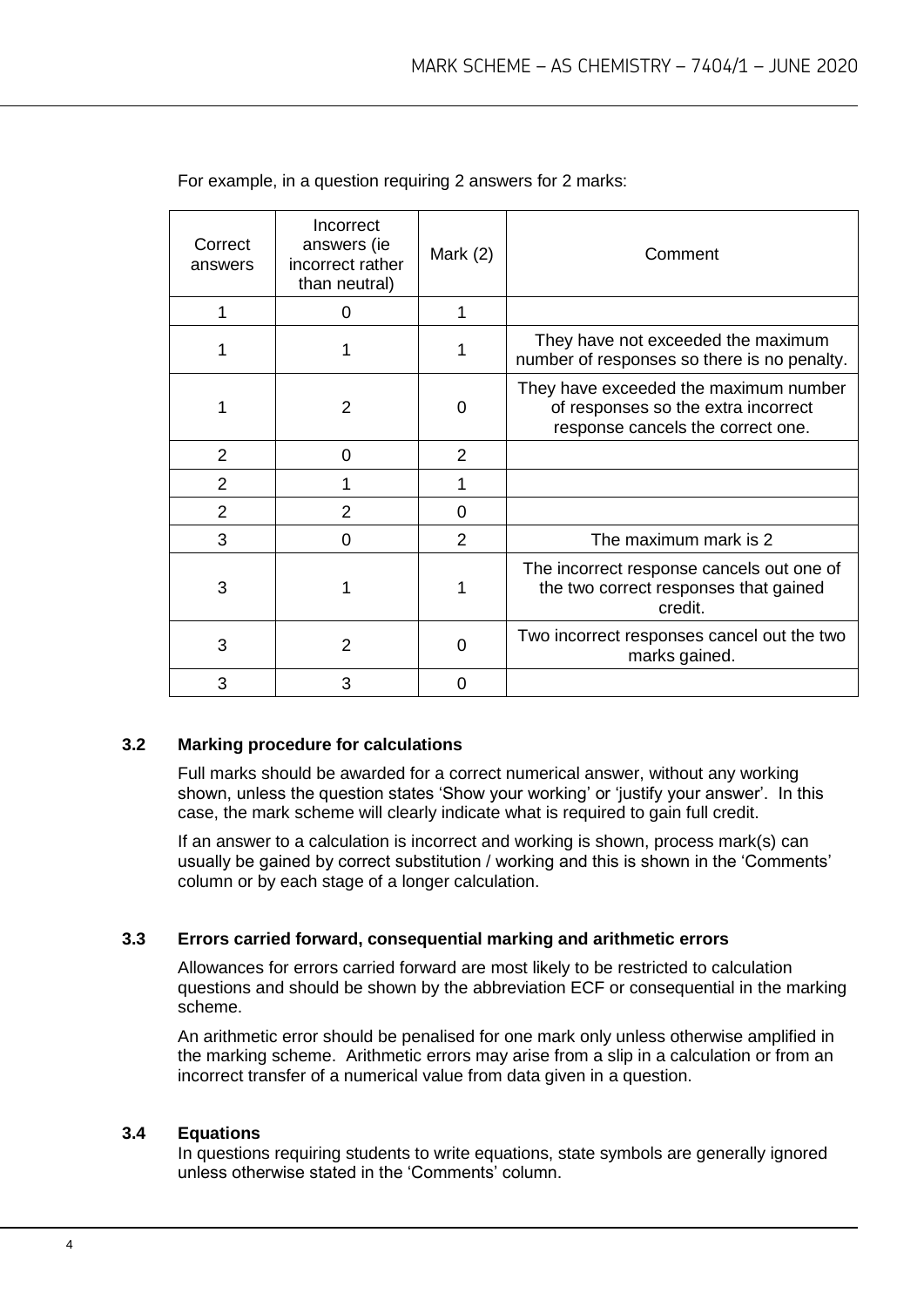Examiners should also credit correct equations using multiples and fractions unless otherwise stated in the 'Comments' column.

#### **3.5 Oxidation states**

In general, the sign for an oxidation state will be assumed to be positive unless specifically shown to be negative.

#### **3.6 Interpretation of 'it'**

Answers using the word 'it' should be given credit only if it is clear that the 'it' refers to the correct subject.

#### **3.7 Phonetic spelling**

The phonetic spelling of correct scientific terminology should be credited **unless** there is a possible confusion with another technical term or if the question requires correct IUPAC nomenclature.

#### **3.8 Brackets**

(…..) are used to indicate information which is not essential for the mark to be awarded but is included to help the examiner identify the sense of the answer required.

#### **3.9 Ignore / Insufficient / Do not allow**

Ignore or insufficient is used when the information given is irrelevant to the question or not enough to gain the marking point. Any further correct amplification could gain the marking point.

Do **not** allow means that this is a wrong answer which, even if the correct answer is given, will still mean that the mark is not awarded.

#### **3.10 Marking crossed out work**

Crossed out work that **has not been** replaced should be marked as if it were not crossed out, if possible. Where crossed out work **has been** replaced, the replacement work and not the crossed out work should be marked.

#### **3.11 Reagents**

The command word "Identify", allows the student to choose to use **either** the name or the formula of a reagent in their answer. In some circumstances, the list principle may apply when both the name and the formula are used. Specific details will be given in mark schemes.

The guiding principle is that a reagent is a chemical which can be taken out of a bottle or container. Failure to identify complete reagents **will be penalised**, but follow-on marks (eg for a subsequent equation or observation) can be scored from an incorrect attempt (possibly an incomplete reagent) at the correct reagent. Specific details will be given in mark schemes.

For example, **no credit** would be given for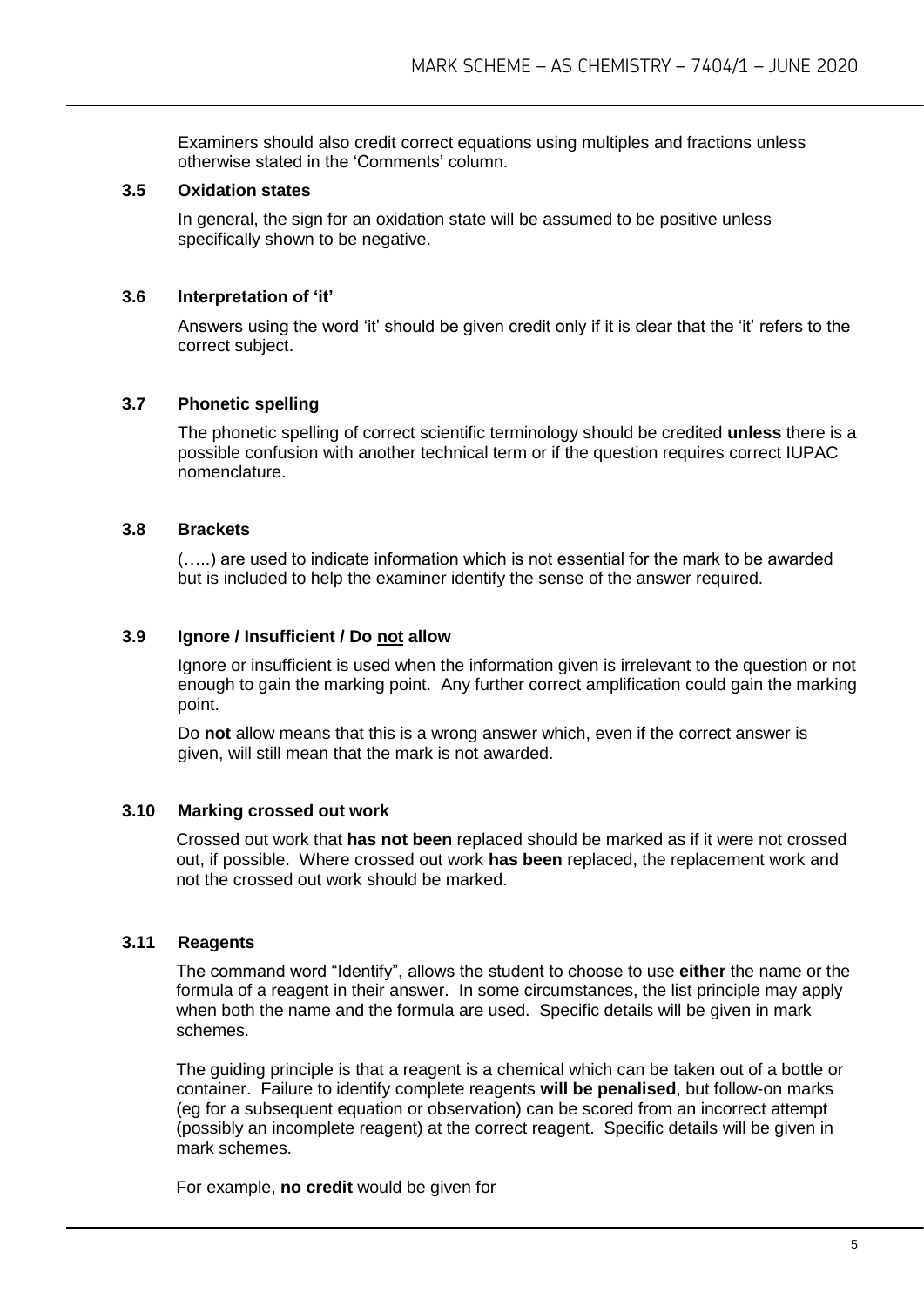- the cyanide ion or CN<sup>-</sup> when the reagent should be potassium cyanide or KCN;
- the hydroxide ion or OH<sup>-</sup> when the reagent should be sodium hydroxide or NaOH;
- the Ag(NH<sub>3</sub>)<sub>2</sub><sup>+</sup> ion when the reagent should be Tollens' reagent (or ammoniacal silver nitrate). In this example, no credit is given for the ion, but credit could be given for a correct observation following on from the use of the ion. Specific details will be given in mark schemes.

In the event that a student provides, for example, **both** KCN and cyanide ion, it would be usual to ignore the reference to the cyanide ion (because this is not contradictory) and credit the KCN. Specific details will be given in mark schemes.

#### **3.12 Organic structures**

Where students are asked to draw organic structures, unless a specific type is required in the question and stated in the mark scheme, these may be given as displayed, structural or skeletal formulas or a combination of all three as long as the result is unambiguous.

In general

- Displayed formulae must show all of the bonds and all of the atoms in the molecule, but need not show correct bond angles.
- Skeletal formulae must show carbon atoms by an angle or suitable intersection in the skeleton chain. Functional groups must be shown and it is essential that all atoms other than C atoms are shown in these (except H atoms in the functional groups of aldehydes, secondary amines and N-substituted amides which do not need to be shown).
- Structures must not be ambiguous, eg 1-bromopropane should be shown as  $CH<sub>3</sub>CH<sub>2</sub>CH<sub>2</sub>Br$  and not as the molecular formula  $C<sub>3</sub>H<sub>7</sub>Br$  which could also represent the isomeric 2-bromopropane.
- Bonds should be drawn correctly between the relevant atoms. This principle applies in all cases where the attached functional group contains a carbon atom, eg nitrile, carboxylic acid, aldehyde and acid chloride. The carbon-carbon bond should be clearly shown. Wrongly bonded atoms will be penalised **on every occasion**. (see the examples below)
- The same principle should also be applied to the structure of alcohols. For example, if students show the alcohol functional group as C ─ HO, they should be penalised **on every occasion**.
- Latitude should be given to the representation of  $C C$  bonds in alkyl groups, given that  $CH_3$ — is considered to be interchangeable with  $H_3C$ — even though the latter would be preferred.
- Similar latitude should be given to the representation of amines where  $NH<sub>2</sub>$  C will be allowed, although  $H_2N-C$  would be preferred.
- Poor presentation of vertical C ─ CH<sup>3</sup> bonds or vertical C ─ NH<sup>2</sup> bonds should **not** be  $penalised.$  For other functional groups, such as  $-$  OH and  $-$  CN, the limit of tolerance is the half-way position between the vertical bond and the relevant atoms in the attached group.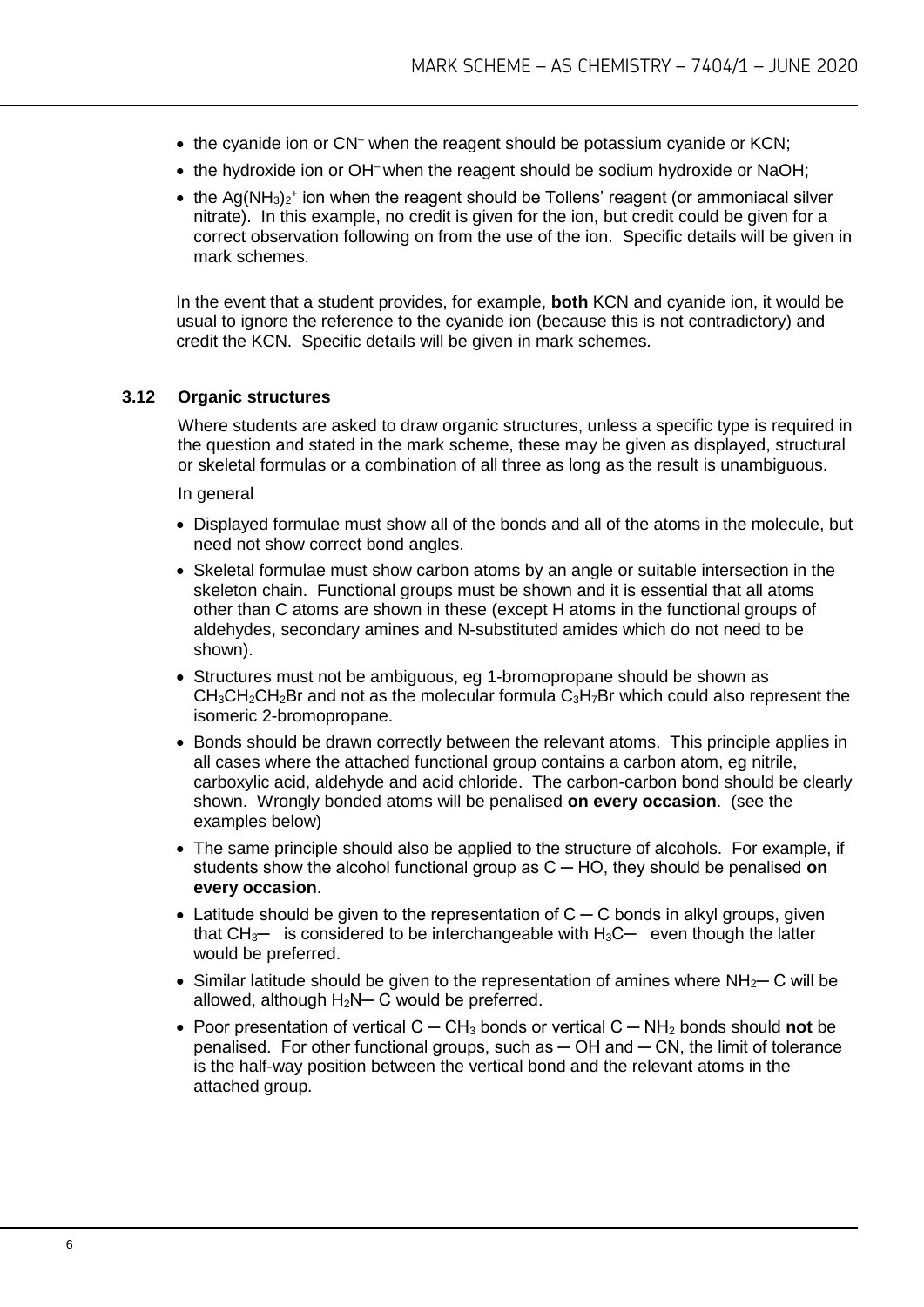$CH<sub>3</sub>$  $CH<sub>3</sub>$ C.  $CH<sub>3</sub>CH<sub>2</sub>$  $OH<sup>2</sup>$ OH **allowed allowed** not allowed not allowed not allowed  $NH<sub>2</sub>$  $N$ H<sub>2</sub>  $NH<sub>2</sub>$  $NH<sub>2</sub>$  $NO<sub>2</sub>$ **allowed allowed allowed allowed** not allowed  $CM$ CN **COOH** COOH C COOH not allowed not allowed not allowed not allowed not allowed **CHO** CHÒ C **CHO COCI** COCl not allowed not allowed not allowed not allowed not allowed

By way of illustration, the following would apply.

- Representation of CH<sup>2</sup> by C−H<sup>2</sup> will be penalised
- Some examples are given here of **structures** for specific compounds that should **not** gain credit (but, exceptions may be made in the context of balancing equations)

| CH <sub>3</sub> COH                | for | ethanal |
|------------------------------------|-----|---------|
| CH <sub>3</sub> CH <sub>2</sub> HO | for | ethanol |
| OHCH <sub>2</sub> CH <sub>3</sub>  | for | ethanol |
| $C_2H_6O$                          | for | ethanol |
| CH <sub>2</sub> CH <sub>2</sub>    | for | ethene  |
| CH <sub>2</sub> .CH <sub>2</sub>   | for | ethene  |
| CH <sub>2</sub> :CH <sub>2</sub>   | for | ethene  |

• Each of the following **should gain credit** as alternatives to correct representations of the structures.

| $CH2 = CH2$      | for | ethene, $H_2C = CH_2$                              |
|------------------|-----|----------------------------------------------------|
| $CH3CHOHCH3$ for |     | propan-2-ol, CH <sub>3</sub> CH(OH)CH <sub>3</sub> |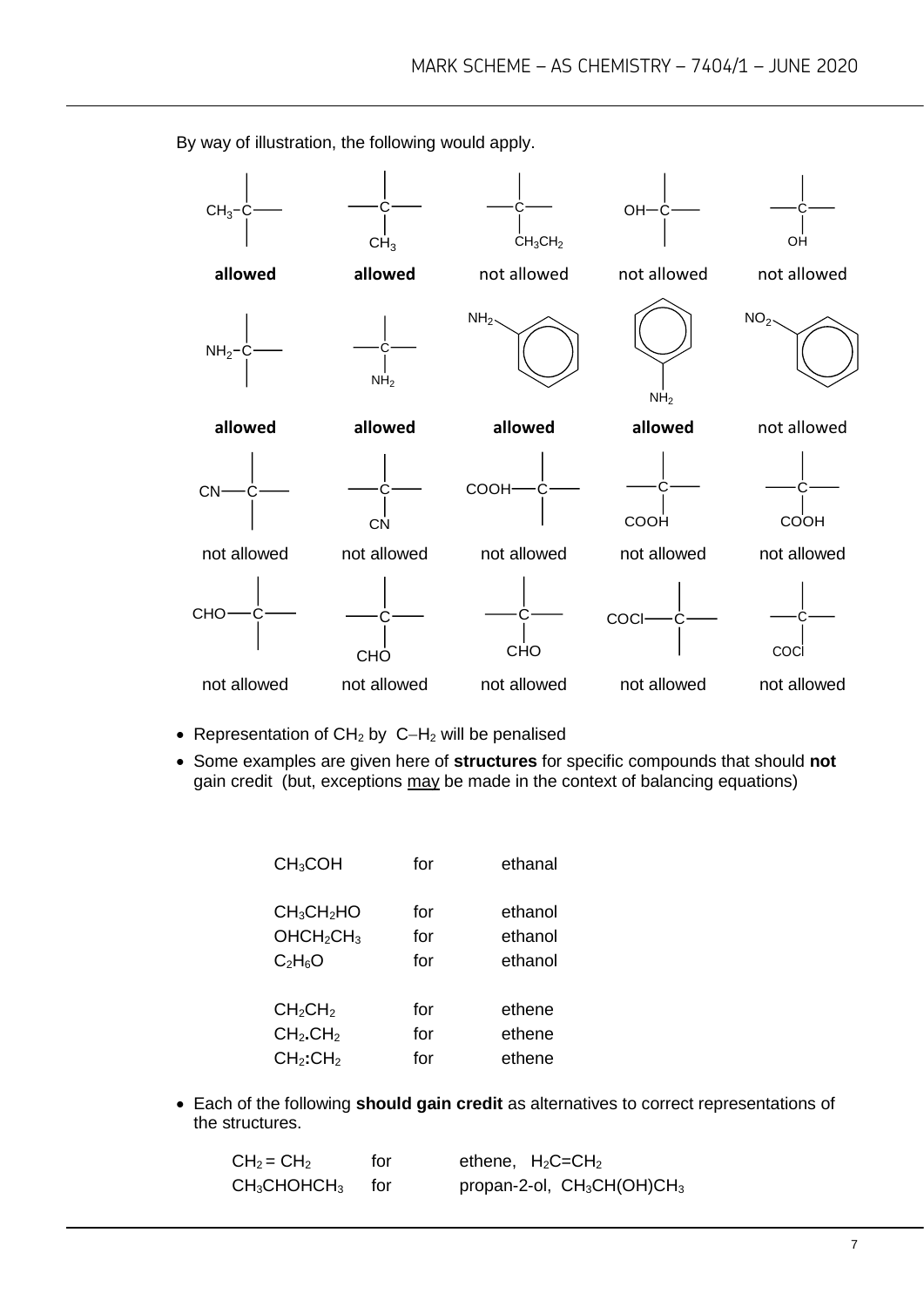- In most cases, the use of "sticks" to represent C ─ H bonds in a structure should **not** be penalised. The exceptions to this when "sticks" will be penalised include
	- structures in mechanisms where the C ─ H bond is essential (eg elimination reactions in halogenoalkanes and alcohols)
	- when a displayed formula is required
	- when a skeletal structure is required or has been drawn by the candidate

#### **3.13 Organic names**

As a general principle, non-IUPAC names or incorrect spelling or incomplete names should **not** gain credit. Some illustrations are given here.

Unnecessary but not wrong numbers will **not** be penalised such as the number '2' in 2 methylpropane or the number '1' in 2-chlorobutan-1-oic acid.

| but-2-ol                | should be butan-2-ol                                        |
|-------------------------|-------------------------------------------------------------|
| 2-hydroxybutane         | should be butan-2-ol                                        |
| butane-2-ol             | should be butan-2-ol                                        |
| 2-butanol               | should be butan-2-ol                                        |
| ethan-1,2-diol          | should be ethane-1,2-diol                                   |
| 2-methpropan-2-ol       | should be 2-methylpropan-2-ol                               |
| 2-methylbutan-3-ol      | should be 3-methylbutan-2-ol                                |
| 3-methylpentan          | should be 3-methylpentane                                   |
| 3-mythylpentane         | should be 3-methylpentane                                   |
| 3-methypentane          | should be 3-methylpentane                                   |
| propanitrile            | should be propanenitrile                                    |
| aminethane              | should be ethylamine (although aminoethane can gain credit) |
| 2-methyl-3-bromobutane  | should be 2-bromo-3-methylbutane                            |
| 3-bromo-2-methylbutane  | should be 2-bromo-3-methylbutane                            |
| 3-methyl-2-bromobutane  | should be 2-bromo-3-methylbutane                            |
| 2-methylbut-3-ene       | should be 3-methylbut-1-ene                                 |
| difluorodichloromethane | should be dichlorodifluoromethane                           |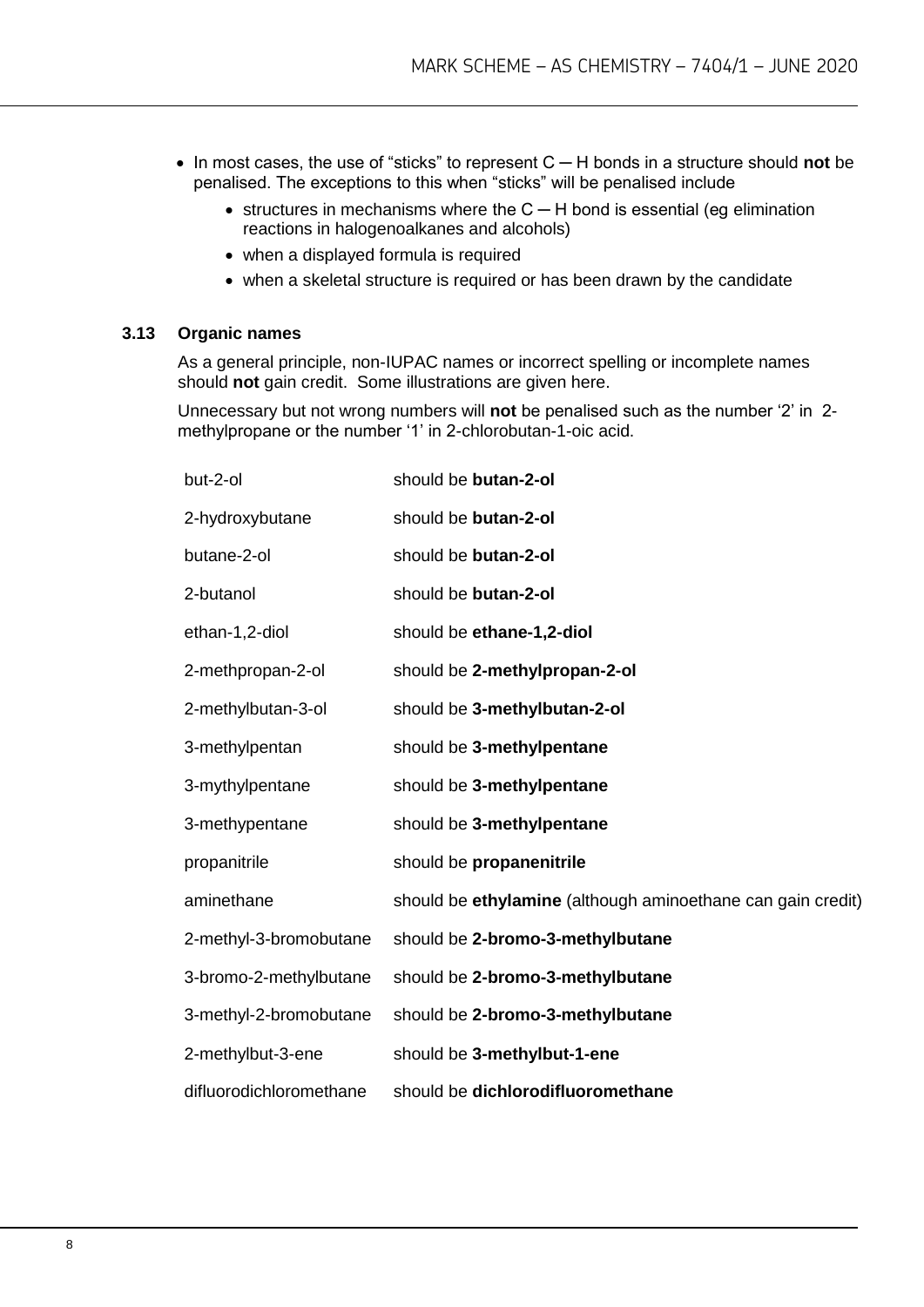#### **3.14 Organic reaction mechanisms**

Curly arrows should originate either from a lone pair of electrons or from a bond.

**The following representations** should not gain credit **and will be penalised each time**  within a clip.



For example, the following would score zero marks



When the curly arrow is showing the formation of a bond to an atom, the arrow can go directly to the relevant atom, alongside the relevant atom or **more than half-way** towards the relevant atom.

In free-radical substitution

- the absence of a radical dot should be penalised **once only** within a clip.
- the use of half-headed arrows is not required, but the use of double-headed arrows or the incorrect use of half-headed arrows in free-radical mechanisms should be penalised **once only** within a clip

The correct use of skeletal formulae in mechanisms is acceptable, but where a C-H bond breaks, both the bond and the H must be drawn to gain credit.

#### **3.15 Extended responses**

#### **For questions marked using a 'Levels of Response' mark scheme:**

Level of response mark schemes are broken down into three levels, each of which has a descriptor. Each descriptor contains two statements. The first statement is the Chemistry content statement and the second statement is the communication statement.

#### **Determining a level**

Start at the lowest level of the mark scheme and use it as a ladder to see whether the answer meets the Chemistry content descriptor for that level. The descriptor for the level indicates the qualities that might be seen in the student's answer for that level. If it meets the lowest level, then go to the next one and decide if it meets this level, and so on, until you have a match between the level descriptor and the answer.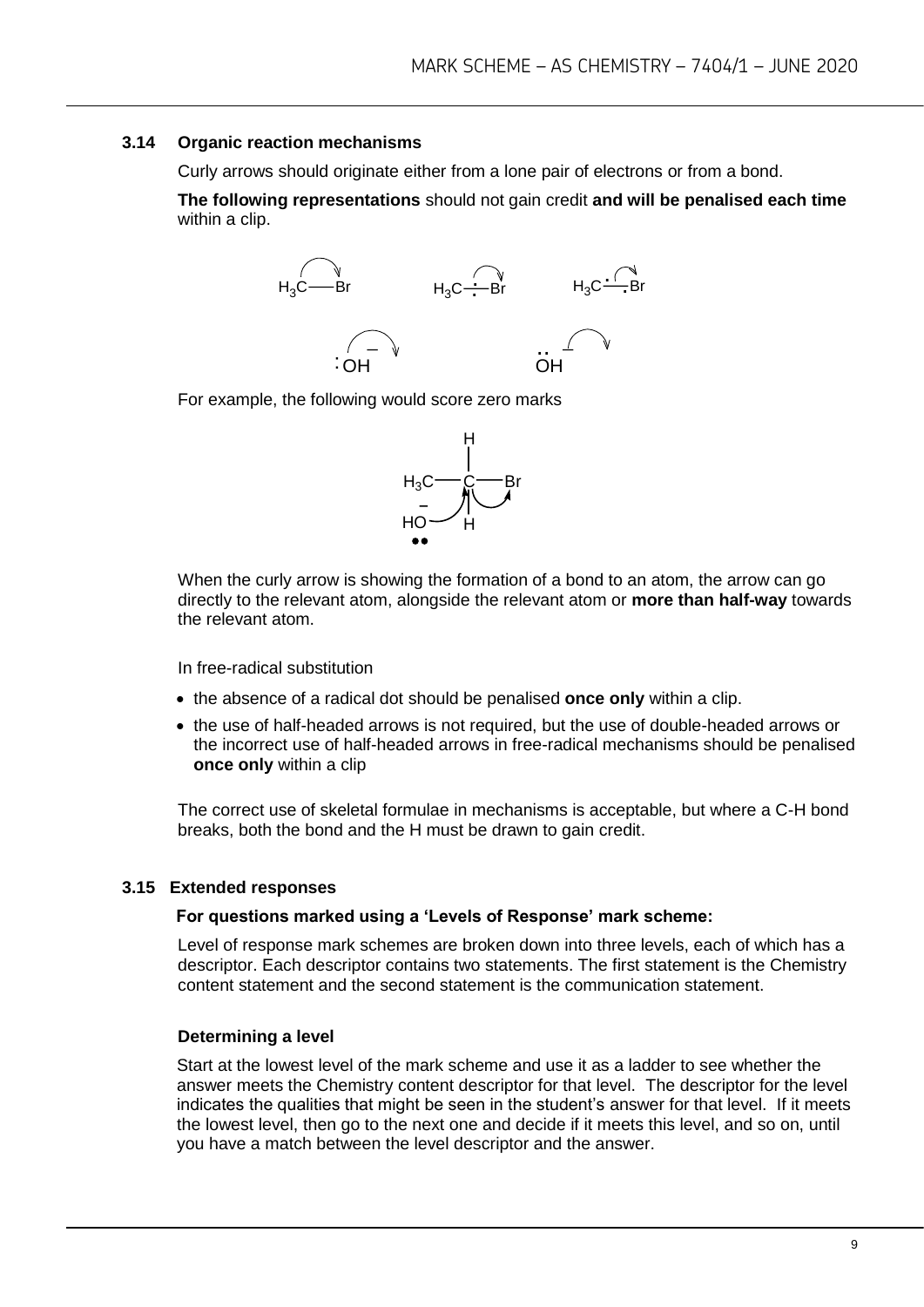When assigning a level you should look at the overall quality of the answer and not look to pick holes in small and specific parts of the answer where the student has not performed quite as well as the rest. If the answer covers different aspects of different levels of the mark scheme you should use a best fit approach for defining the level.

Once the level has been decided, the mark within the level is determined by the communication statement:

- If the answer completely matches the communication descriptor, award the higher mark within the level.
- If the answer does not completely match the communication descriptor, award the lower mark within the level.

The exemplar materials used during standardisation will help you to determine the appropriate level. There will be an exemplar in the standardising materials which will correspond with each level of the mark scheme and for each mark within each level. This answer will have been awarded a mark by the Lead Examiner. You can compare the student's answer with the exemplar to determine if it is the same standard, better or worse than the example. You can then use this to allocate a mark for the answer based on the Lead Examiner's mark on the exemplar.

You may well need to read back through the answer as you apply the mark scheme to clarify points and assure yourself that the level and the mark are appropriate.

Indicative content in the mark scheme is provided as a guide for examiners. It is not intended to be exhaustive and you must credit other chemically valid points. Students may not have to cover all of the points mentioned in the indicative content to reach the highest level of the mark scheme. The mark scheme will state how much chemical content is required for the highest level.

An answer which contains nothing of relevance to the question must be awarded no marks.

#### **For other extended response answers:**

Where a mark scheme includes linkage words (such as 'therefore', 'so', 'because' etc), these are optional. However, a student's marks for the question may be limited if they do not demonstrate the ability to construct and develop a sustained line of reasoning which is coherent, relevant, substantiated and logically structured. In particular answers in the form of bullet pointed lists may not be awarded full marks if there is no indication of logical flow between each point or if points are in an illogical order.

The mark schemes for some questions state that the maximum mark available for an extended response answer is limited if the answer is not coherent, relevant, substantiated and logically structured. During the standardisation process, the Lead Examiner will provide marked exemplar material to demonstrate answers which have not met these criteria. You should use these exemplars as a comparison when marking student answers.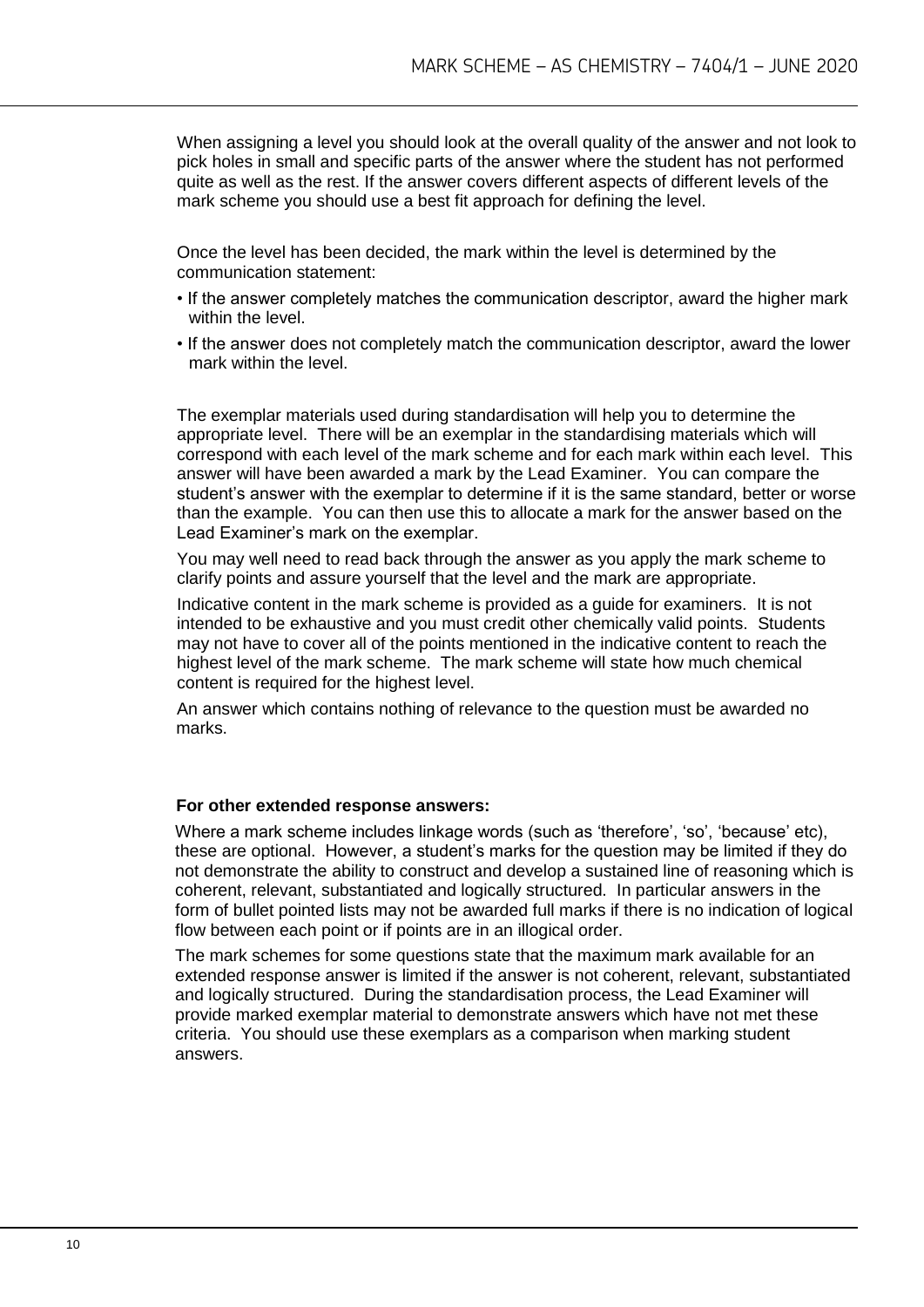| Question | <b>Marking guidance</b>                                                                                                                                                                                                                                                           | <b>Additional Comments/Guidelines</b>                                        | <b>Mark</b> |
|----------|-----------------------------------------------------------------------------------------------------------------------------------------------------------------------------------------------------------------------------------------------------------------------------------|------------------------------------------------------------------------------|-------------|
|          | Aluminium / Al                                                                                                                                                                                                                                                                    | Allow M2/M3 if a Group 3 element is given                                    |             |
|          | (Outer) electron in (3)p orbital / sub-shell (level)                                                                                                                                                                                                                              | Not energy level                                                             |             |
|          | (3p) higher in energy / slightly more shielded (than 3s) / slightly<br>further away (than 3s)                                                                                                                                                                                     |                                                                              | <b>OR</b>   |
| 01.1     | or                                                                                                                                                                                                                                                                                |                                                                              |             |
|          | Sulfur / S                                                                                                                                                                                                                                                                        | Allow M2/M3 if a Group 6 element is given                                    |             |
|          | (Outer) electrons in (3) p orbital begin to pair                                                                                                                                                                                                                                  | Do not allow just $p^4$ vs $p^3$                                             |             |
|          | Repel                                                                                                                                                                                                                                                                             |                                                                              |             |
|          | $Na^{2+}(g) \rightarrow Na^{3+}(g) + e^{-}$                                                                                                                                                                                                                                       | State symbols essential.                                                     |             |
| 01.2     |                                                                                                                                                                                                                                                                                   | Allow<br>$Na^{2+}(g) + e^{-} \rightarrow Na^{3+}(g) + 2 e^{-}$               |             |
|          | M1 Phosphorus / P                                                                                                                                                                                                                                                                 | Mark independently                                                           |             |
| 01.3     | M2 large jump in ionisation energy for the $6th$ ionisation energy<br>M3 This is when the electron is being removed from the $2nd$ (principle)<br>energy level / from a lower energy level / from a lower shell / from 2p /<br>from an energy level that is closer to the nucleus | Large jump after the 5 $e^-$ is removed / when the $6th$<br>$e^-$ is removed | 3           |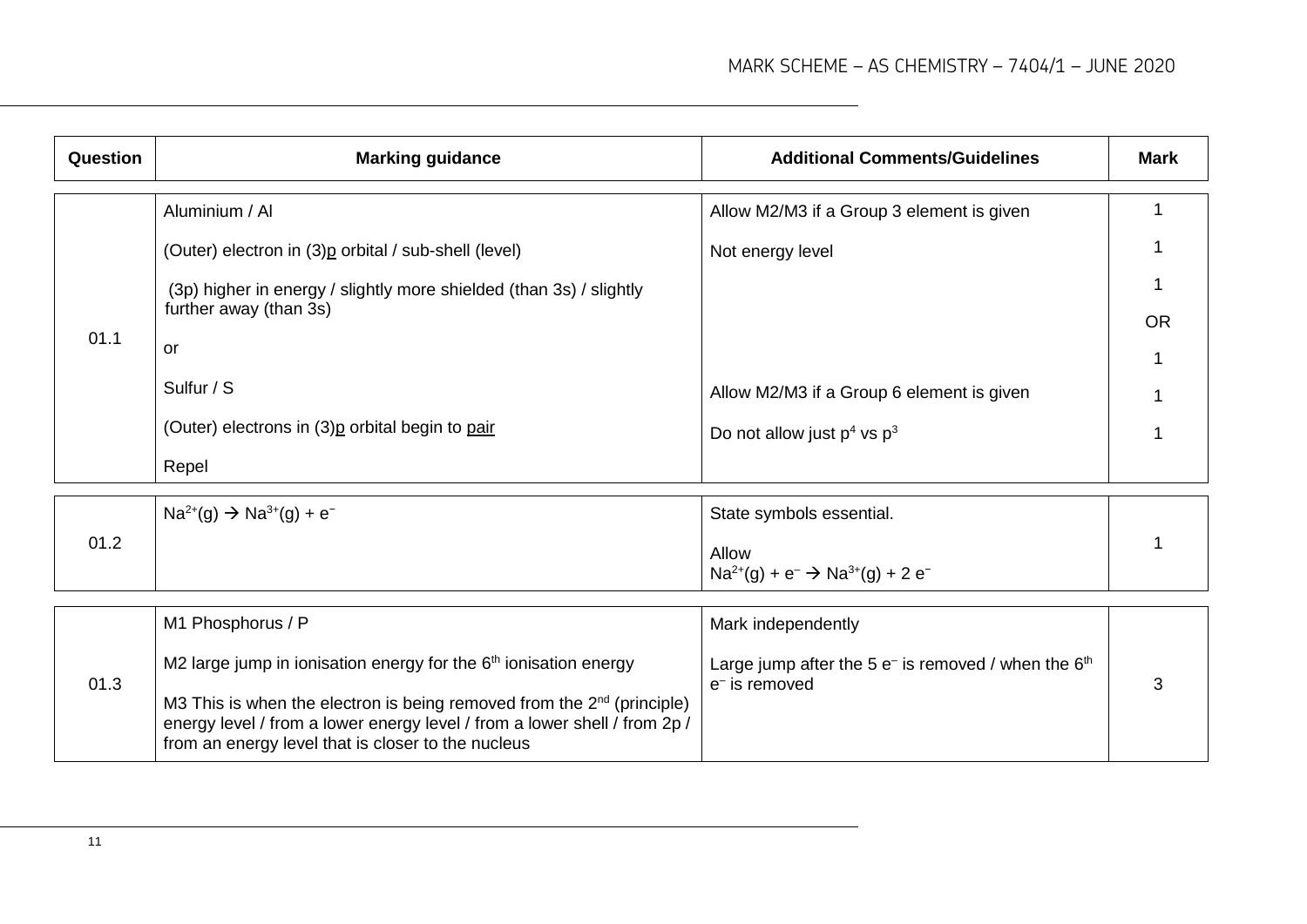| <b>Question</b> | <b>Marking guidance</b>                                                                                                                                                                                                                                                                                                                                                                                                                                                                                                                                                   | <b>Additional Comments/Guidelines</b>                                                                                                                                          | <b>Mark</b> |
|-----------------|---------------------------------------------------------------------------------------------------------------------------------------------------------------------------------------------------------------------------------------------------------------------------------------------------------------------------------------------------------------------------------------------------------------------------------------------------------------------------------------------------------------------------------------------------------------------------|--------------------------------------------------------------------------------------------------------------------------------------------------------------------------------|-------------|
| 02.1            | M1 Volume of H <sub>2</sub> SO <sub>4</sub> = $(19.60 + 19.55) / 2$ =<br>$=$ (19.575 cm <sup>3</sup> / 19.58 cm <sup>3</sup> )<br>M2 Moles of $H_2SO_4$ = concentration x volume<br>$= 0.150 \times (19.575 / 1000)$<br>$(= 2.936 \times 10^{-3} \text{ mol})$<br>M3 Moles of NaOH in 25 cm <sup>3</sup> = 2.936 x 10 <sup>-3</sup> x 2 = (5.87 x 10 <sup>-3</sup> mol)<br>M4 Moles of NaOH in original 200 cm <sup>3</sup> sample = $5.87 \times 10^{-3} \times 8$<br>$(= 0.04698$ mol)<br>M5 Mass of NaOH = Mr x moles<br>$= 40.0 \times 0.04698$<br>$= 1.88$ g (1.9 g) | $M1$ = calculation of mean titre<br>$M2 = M1 \times 10^{-3} \times 0.150$<br>$M3 = M2 \times 2$<br>$M4 = M3 \times 8$<br>$M5 = 1.879g$<br>Allow correct alternative approaches | 5.          |
|                 |                                                                                                                                                                                                                                                                                                                                                                                                                                                                                                                                                                           |                                                                                                                                                                                |             |
| 02.2            | Additional drops of solution could have entered the burette from the<br>funnel, (making the value on the burette lower).                                                                                                                                                                                                                                                                                                                                                                                                                                                  | Must imply that solution from funnel drips into<br>burette                                                                                                                     | 1           |
| 02.3            | Less chance of splashing/losing any solution using a conical flask<br>(when swirling)                                                                                                                                                                                                                                                                                                                                                                                                                                                                                     | Allow easier to swirl                                                                                                                                                          | 1           |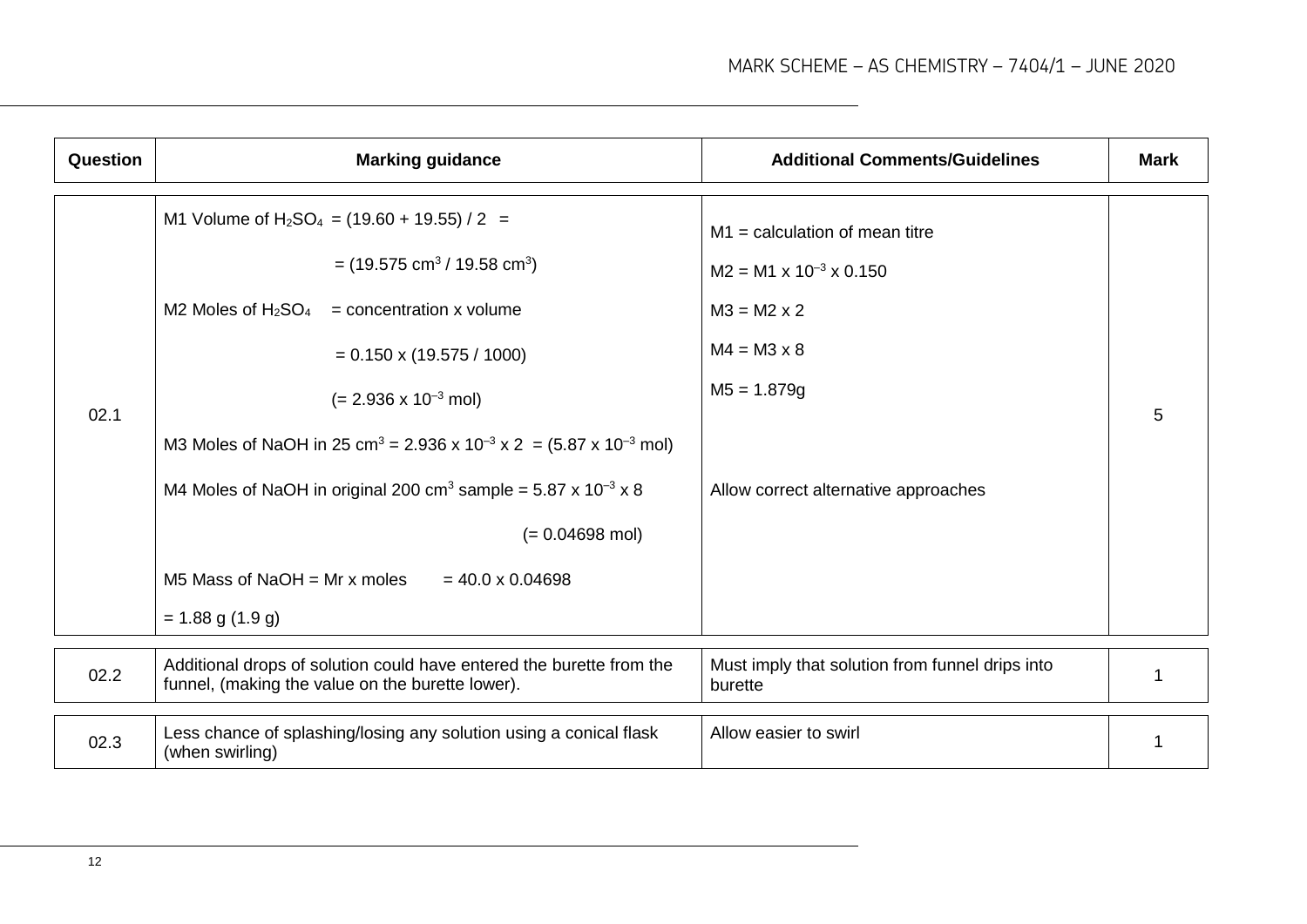| <b>Question</b> |                                                                     | <b>Marking guidance</b>                                                                                                                                                                                                                                                            | <b>Additional Comments/Guidelines</b>                                                                                                                                                                                                                                              | Mark |
|-----------------|---------------------------------------------------------------------|------------------------------------------------------------------------------------------------------------------------------------------------------------------------------------------------------------------------------------------------------------------------------------|------------------------------------------------------------------------------------------------------------------------------------------------------------------------------------------------------------------------------------------------------------------------------------|------|
| 03.1            |                                                                     | The average mass of an atom of an element                                                                                                                                                                                                                                          | (Weighted) average mass of all isotopes of an<br>element                                                                                                                                                                                                                           |      |
|                 |                                                                     | Compared to 1/12 <sup>th</sup> the mass of an atom of carbon-12                                                                                                                                                                                                                    |                                                                                                                                                                                                                                                                                    |      |
|                 |                                                                     | R.A.M. = $(82 \times 6) + (83 \times 1) + (84 \times 28) + (86 \times 8)$<br>43                                                                                                                                                                                                    | M1 for working                                                                                                                                                                                                                                                                     |      |
| 03.2            | $= 84.1$                                                            | $= 3615 / 43$                                                                                                                                                                                                                                                                      | M2 for answer to 1 decimal place<br>36.2 scores 1/2                                                                                                                                                                                                                                |      |
| 03.3            | M1<br>m<br>M <sub>2</sub><br>$v^2$<br>M3<br>V<br>M4<br>$\mathsf{d}$ | $= (84/1000)/6.02 \times 10^{23}$<br>$(= 1.395 \times 10^{-25} \text{ kg})$<br>$= 2$ ke/m<br>$= 2 \times (4.83 \times 10^{-16}) / (1.395 \times 10^{-25})$<br>$= \sqrt{(6924731183)}$<br>$= 83214.97$<br>$= v \times t$<br>$= 83214.97 \times 1.72 \times 10^{-5}$<br>$= 1.43$ (m) | Alternative method<br>M1: m = $(84/1000)/6.02 \times 10^{23}$<br>$(= 1.395 \times 10^{-25} \text{ kg})$<br>M2: $d^2 = 2$ ke $t^2/m$<br>$M3$ :<br>$d^2 = 2 \times (4.83 \times 10^{-16}) \times (1.73 \times 10^{-5})^2 / 1.395 \times 10^{-25}$<br>$d^2 = 2.07$<br>$M4 = 1.44$ (m) | 4    |
|                 |                                                                     |                                                                                                                                                                                                                                                                                    | Allow answers in range $1.43 - 1.44$ m<br>If m not converted to kg, then $d = 0.045$ m for max 3                                                                                                                                                                                   |      |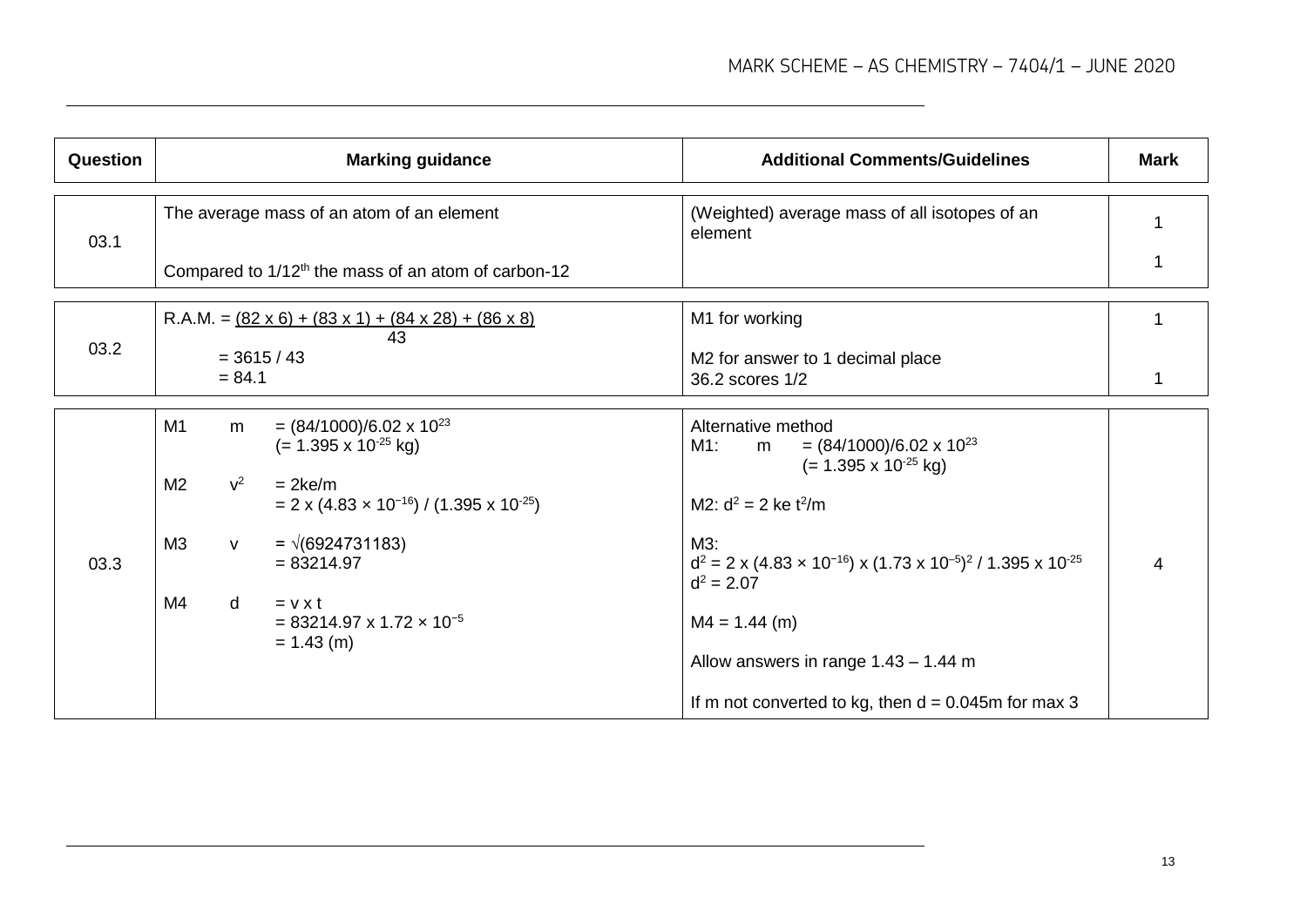| Question | <b>Marking guidance</b>                                                                                                                                                                                                                                                                                                                                                                                                                                                                                                                                                                                                                                                                                                                                                                                                                                                                                                                                                                                                                                                                                                                                                                                                                                                                                                    |                                  | <b>Additional Comments/Guidelines</b>                                                                                                                                                                                                                                                                                                                                                                                                                                                                                                                                                                                                                                                                                                                   | <b>Mark</b> |
|----------|----------------------------------------------------------------------------------------------------------------------------------------------------------------------------------------------------------------------------------------------------------------------------------------------------------------------------------------------------------------------------------------------------------------------------------------------------------------------------------------------------------------------------------------------------------------------------------------------------------------------------------------------------------------------------------------------------------------------------------------------------------------------------------------------------------------------------------------------------------------------------------------------------------------------------------------------------------------------------------------------------------------------------------------------------------------------------------------------------------------------------------------------------------------------------------------------------------------------------------------------------------------------------------------------------------------------------|----------------------------------|---------------------------------------------------------------------------------------------------------------------------------------------------------------------------------------------------------------------------------------------------------------------------------------------------------------------------------------------------------------------------------------------------------------------------------------------------------------------------------------------------------------------------------------------------------------------------------------------------------------------------------------------------------------------------------------------------------------------------------------------------------|-------------|
| 04.1     | Heat energy change at constant pressure                                                                                                                                                                                                                                                                                                                                                                                                                                                                                                                                                                                                                                                                                                                                                                                                                                                                                                                                                                                                                                                                                                                                                                                                                                                                                    |                                  |                                                                                                                                                                                                                                                                                                                                                                                                                                                                                                                                                                                                                                                                                                                                                         | 1           |
| 04.2     | This question is marked using levels of response.<br>Level 3:<br>All stages are covered and the explanation of each stage is<br>generally correct and virtually complete.<br>Answer is well structured with no repetition or irrelevant<br>points.<br>Accurate and clear expression of ideas with no errors in use<br>of technical terms.<br>Level 2:<br>All stages are covered but the explanation of each stage may<br>be incomplete or may contain inaccuracies OR two stages are<br>covered and the explanations are generally correct and<br>virtually complete.<br>Answer shows some attempt at structure<br>Ideas are expressed with reasonable clarity with, perhaps,<br>some repetition or some irrelevant points.<br>Some minor errors in use of technical terms.<br>Level 1:<br>Two stages are covered but the explanation of each stage<br>may be incomplete or may contain inaccuracies, OR only one<br>stage is covered but the explanation is generally correct and<br>virtually complete.<br>Answer includes isolated statements but these are not<br>presented in a logical order or show some confusion.<br>Answer may contain valid points which are not clearly linked<br>to an argument structure. Errors in the use of technical terms.<br>Level 0<br>Insufficient correct chemistry to gain a mark. | $5-6$<br>$3 - 4$<br>$1 - 2$<br>0 | <b>Indicative Chemistry</b><br>Stage 1: Apparatus<br>1a. Use a burette/pipette (instead of a measuring<br>cylinder)<br>1b. Use a polystyrene cup (instead of a beaker) /<br>insulate beaker<br>1c. Reweigh the watchglass after adding the solid<br>1d: Use powdered solid<br>Stage 2: Temperature Measurements<br>2a. Measure and record the initial temperature of<br>the solution for a few minutes before addition<br>2b. Measure and record the temperature after the<br>addition at regular intervals (eg each minute) for 8+<br>minutes/until a trend is observed<br>Stage 3: Temperature Determination<br>3a. Plot a graph of temperature against time<br>3b. Extrapolate to the point of addition<br>3c. Determine ∆T at the point of addition | 6           |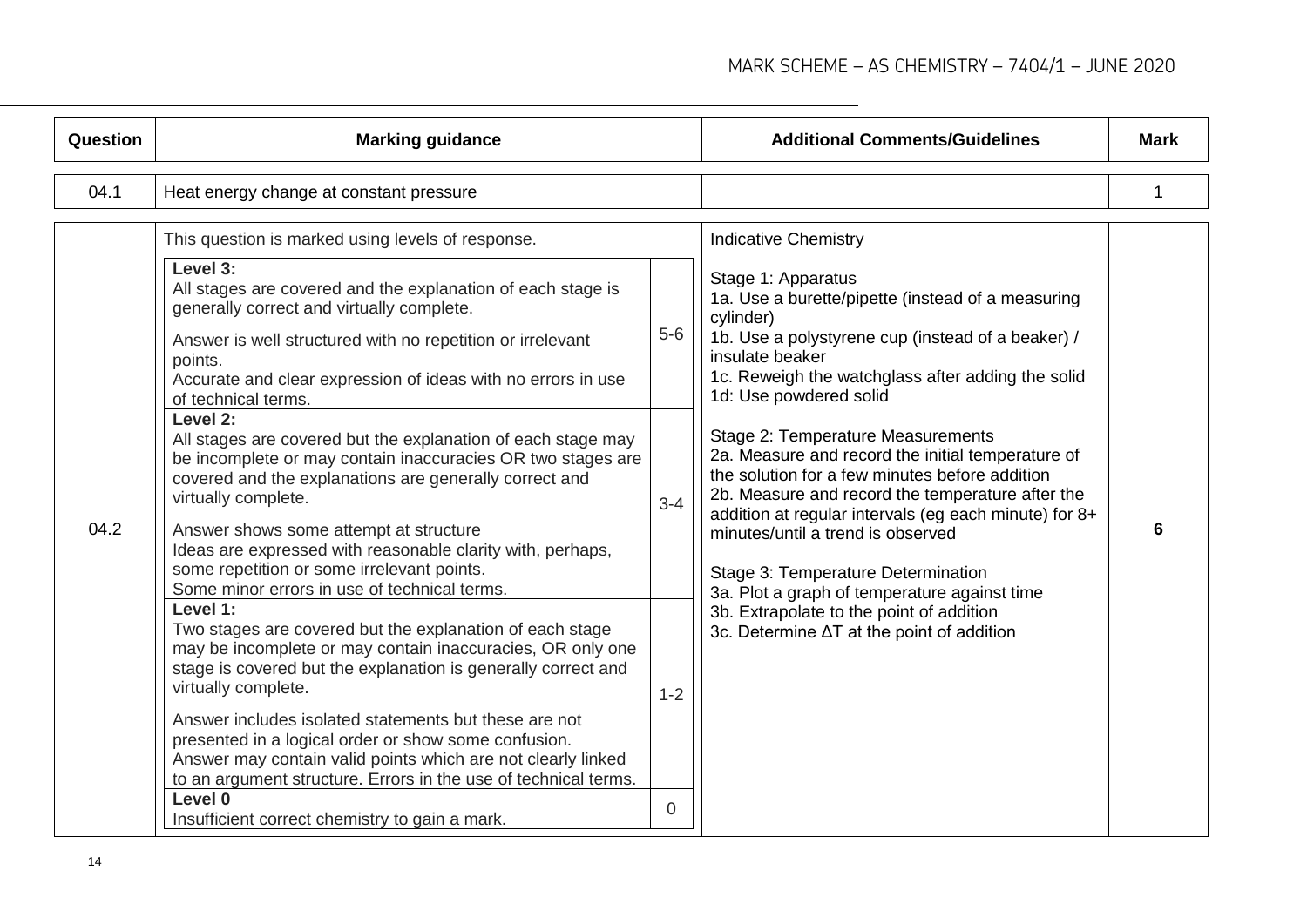| 04.3 | $n(HCl)$ or $n(NaOH) = 50 \times 0.500 / 1000 = 0.025$ moles |                                                                                   |  |
|------|--------------------------------------------------------------|-----------------------------------------------------------------------------------|--|
|      | $q = -\Delta H$ x n = 57.1 x 0.025 = 1.4275 kJ               | $M2 = 57.1 \times M1$                                                             |  |
|      | $\Delta T = q/mc$                                            |                                                                                   |  |
|      | $\Delta T$ = (1.4275 x 1000) / (100 x 4.18) = 3.4(2) °C      | $M4 = (M2 \times 1000) / (100 \times 4.18)$                                       |  |
|      | Final Temperature = $18.5 + 3.4 = 21.9$ °C                   | $M5 = M4 + 18.5$ (but final temperature must be<br>higher than $18.5 \degree C$ ) |  |
|      |                                                              |                                                                                   |  |
| 04.4 | Increase the concentration of the solutions                  |                                                                                   |  |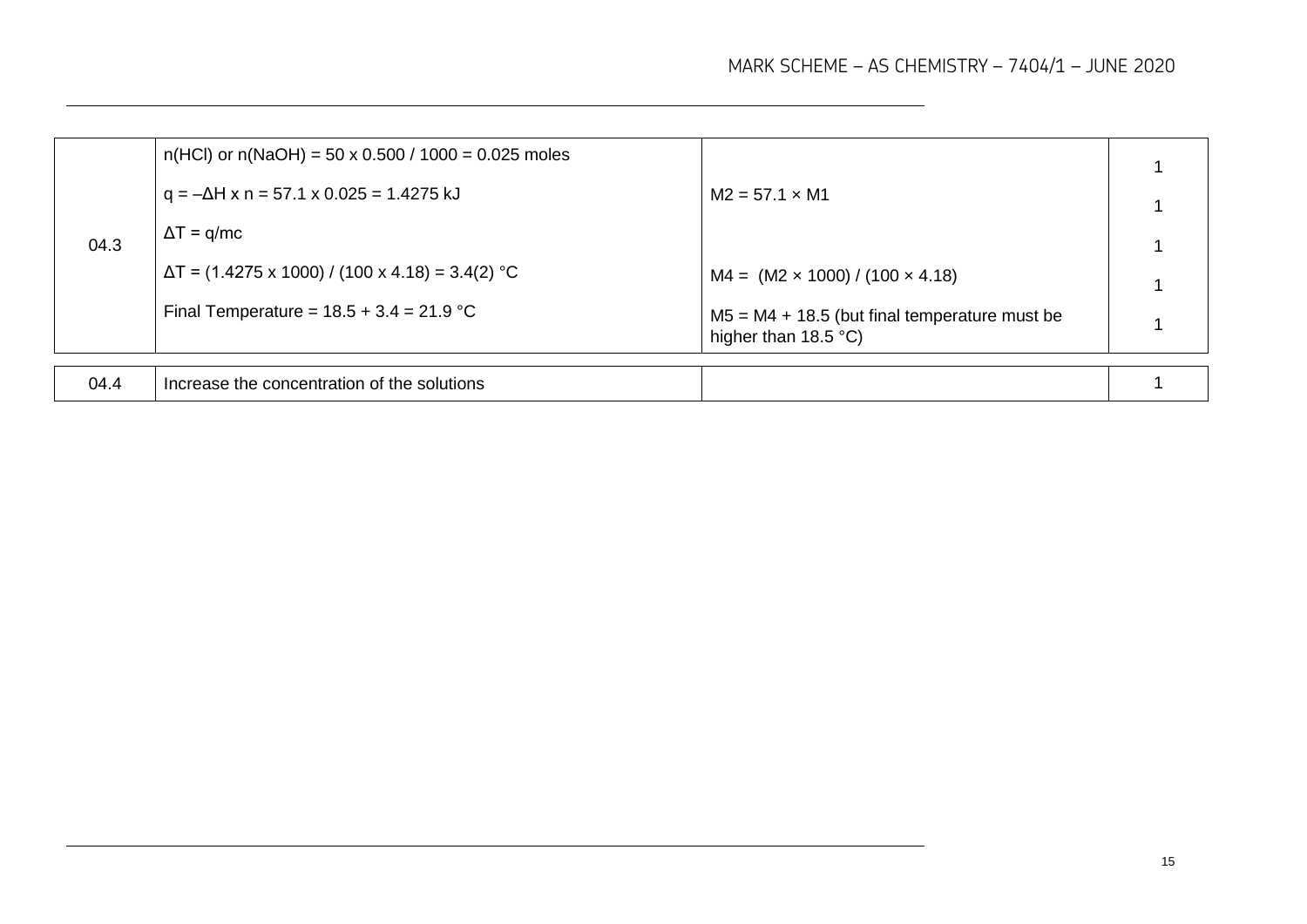| <b>Question</b> | <b>Marking guidance</b>                                                                                                                                                                                                   | <b>Additional Comments/Guidelines</b>                                 | <b>Mark</b> |
|-----------------|---------------------------------------------------------------------------------------------------------------------------------------------------------------------------------------------------------------------------|-----------------------------------------------------------------------|-------------|
| 05.1            | $Mg^{2+}$ has a higher charge than Na <sup>+</sup> / Mg <sup>2+</sup> ions are smaller / Mg <sup>2+</sup> has<br>a greater charge density / Mg atoms smaller than Na atoms / Mg has<br>more delocalised electrons than Na | Allow<br>Mg has a higher nuclear charge                               |             |
|                 | Stronger attraction to delocalised sea of electrons / stronger metallic<br>bonding                                                                                                                                        | Not attraction for outer electrons                                    |             |
|                 | $2Mg + TiCl_4 \rightarrow 2MgCl_2 + Ti$                                                                                                                                                                                   | Allow multiples                                                       |             |
| 05.2            | Mg changes oxidation state from 0 to $+2$ so electrons are lost / Ti<br>changes oxidation state from $+4$ to 0, so gains electrons                                                                                        | Allow<br>Oxidation state of Mg increases so it is a reducing<br>agent |             |
|                 | Observation with MgCl <sub>2</sub> : (slight) white ppt                                                                                                                                                                   |                                                                       |             |
| 05.3            | Observation with BaCl <sub>2</sub> : no (visible) change / colourless solution / no<br>reaction                                                                                                                           | Do not allow nothing / no observation                                 |             |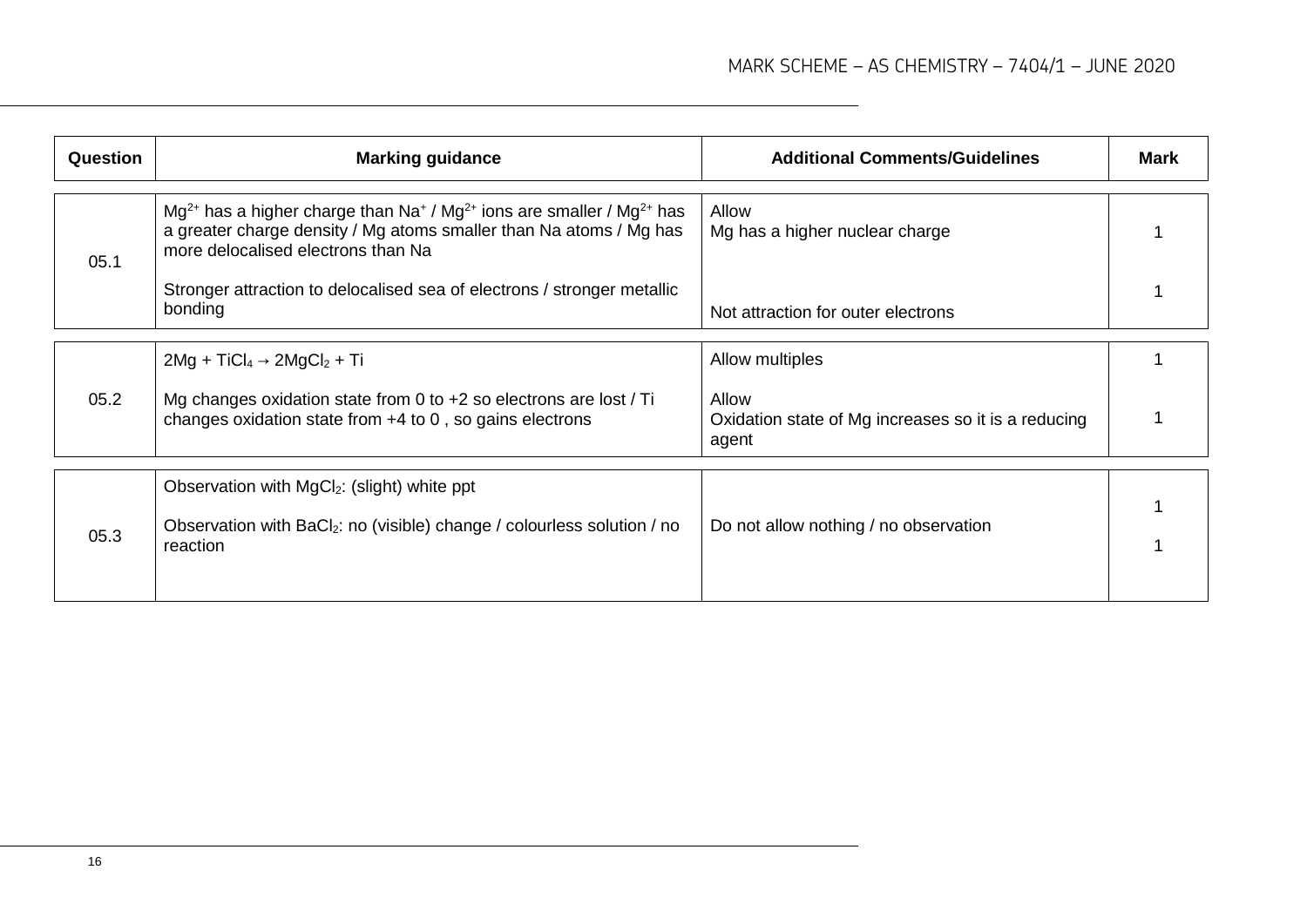| Question | <b>Marking guidance</b>                                                                                                                                                                                                                                       | <b>Additional Comments/Guidelines</b>                         | <b>Mark</b> |
|----------|---------------------------------------------------------------------------------------------------------------------------------------------------------------------------------------------------------------------------------------------------------------|---------------------------------------------------------------|-------------|
| 06       | Shapes:                                                                                                                                                                                                                                                       | Must show $lp$ on NC $l_3$                                    |             |
|          | ٠<br><b>XX</b><br>$\mathbb{E}[\mathbb{E}_{\mathbb{E}_{\mathbb{E}_{\mathbb{E}_{\mathbb{E}_{\mathbb{E}_{\mathbb{E}_{\mathbb{E}_{\mathbb{E}}}}}}}}\mathbb{E}_{\mathbb{E}_{\mathbb{E}_{\mathbb{E}_{\mathbb{E}}}}}}]$<br>$\mathbb{C}^{n_{\mathcal{U}}}\mathsf{Cl}$ | Must have some indication that shape is 3D                    |             |
|          | Name of shape of $NCI_3 = Pyramidal$                                                                                                                                                                                                                          | Allow tetrahedral                                             |             |
|          | Bond Angle = $109.5^\circ$                                                                                                                                                                                                                                    | Allow $109 - 109.5^{\circ}$                                   |             |
|          | (4 bp and 0 lp) electron pairs repel equally / electron pairs repel to be<br>as far apart as possible                                                                                                                                                         | Do not allow atoms repel equally<br>Allow bonds repel equally |             |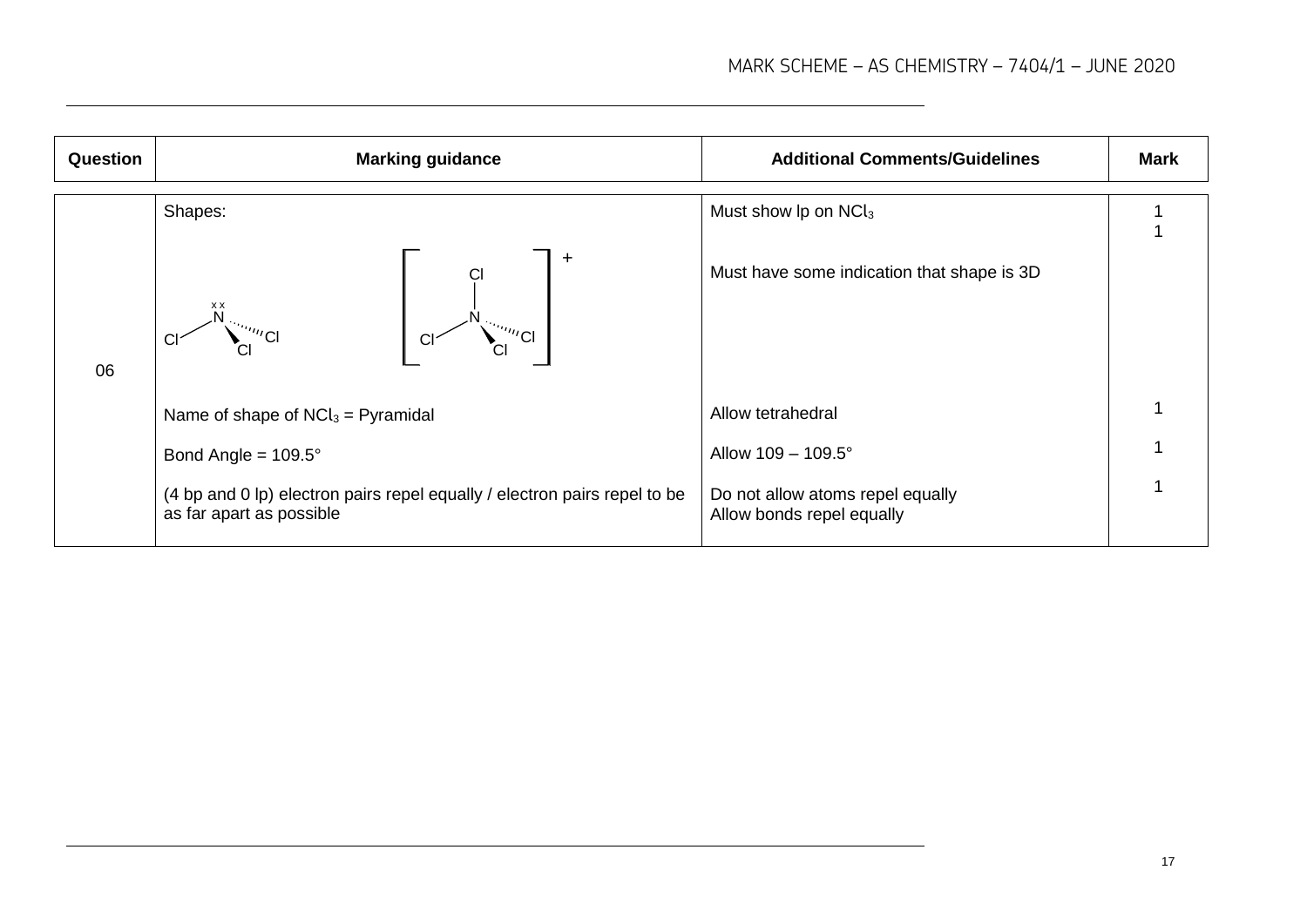| Question | <b>Marking guidance</b>                                                                                                                                       | <b>Additional Comments/Guidelines</b>                            | <b>Mark</b> |
|----------|---------------------------------------------------------------------------------------------------------------------------------------------------------------|------------------------------------------------------------------|-------------|
|          | Reason: sterilise water / disinfect water / kill bacteria / kill<br>microorganisms / kill microbes                                                            |                                                                  |             |
| 07.1     | Explanation: health benefit outweighs risk / only used in small<br>quantities/low concentrations                                                              |                                                                  |             |
|          | Equation:<br>$Cl_2 + H_2O \rightleftharpoons HCl + HClO$                                                                                                      | $2 Cl_2 + 2 H_2O \rightarrow 4 HCl + O_2$                        |             |
|          | $2l^{-} \rightarrow l_{2} + 2e$                                                                                                                               |                                                                  |             |
|          | $H_2SO_4 + 6H^+ + 6e \rightarrow S + 4H_2O$                                                                                                                   | Allow $S_8$                                                      |             |
| 07.2     | $6H^+ + 6I^+ + H_2SO_4 \rightarrow 3I_2 + S + 4H_2O$                                                                                                          | Allow correct equations using $8H^+ + SO_4^{2-}$                 |             |
|          | $SO2$ or $H2S$                                                                                                                                                | Mark independently                                               |             |
| 07.3     | To ensure that all the halide ions (chloride and iodide) are removed<br>from the solution / to ensure that all the halide ions precipitate out of<br>solution | Must refer either to both halide ions, or to all halide<br>ions. |             |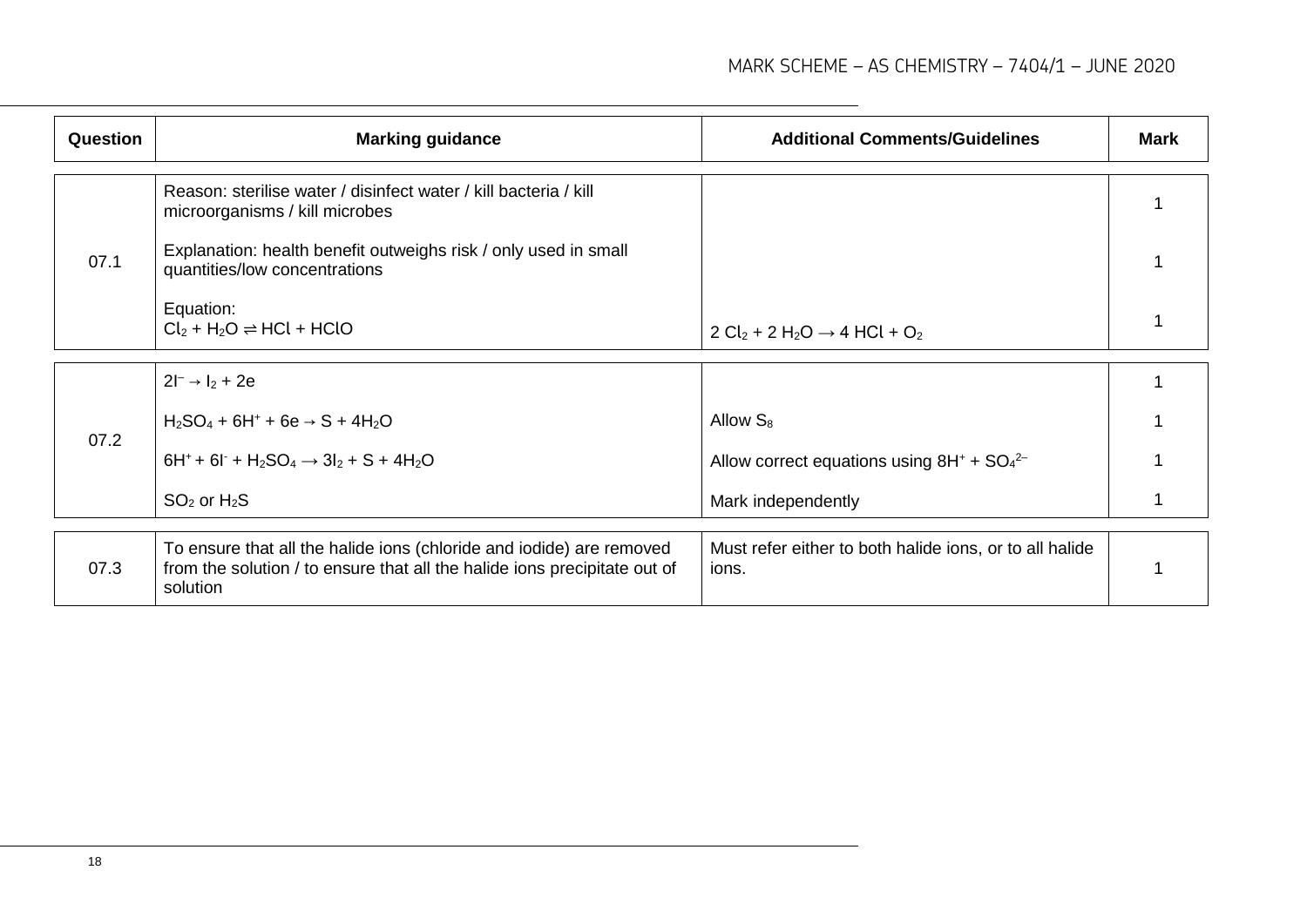#### MARK SCHEME – AS CHEMISTRY – 7404/1 – JUNE 2020

| <b>Question</b> | <b>Marking guidance</b>                                                                     | <b>Additional Comments/Guidelines</b> | <b>Mark</b> |
|-----------------|---------------------------------------------------------------------------------------------|---------------------------------------|-------------|
|                 |                                                                                             |                                       |             |
| 07.4            | $n(Agl) = 0.315/234.8 = 1.34 \times 10^{-3}$ moles                                          |                                       |             |
| 07.5            | $n(Nal) = 1.34 \times 10^{-3}$<br>mass of NaI = $1.34 \times 10^{-3} \times 149.9 = 0.201g$ | Ans (07.4) x 149.9                    |             |
| 07.6            | mass of NaCl = $600 - 201 = 399mg$                                                          | $600 - (Ans 07.5 x 1000)$             |             |
|                 | %NaCl = $399/600 \times 100 = 66.5\%$<br>$(66.5 - 68.3)$                                    | M1/600 x 100                          |             |
|                 |                                                                                             | <b>OR</b>                             |             |
|                 |                                                                                             | (Ans 07.5 x 1000) / 600 x 100         |             |
|                 |                                                                                             | $100 - M1$                            |             |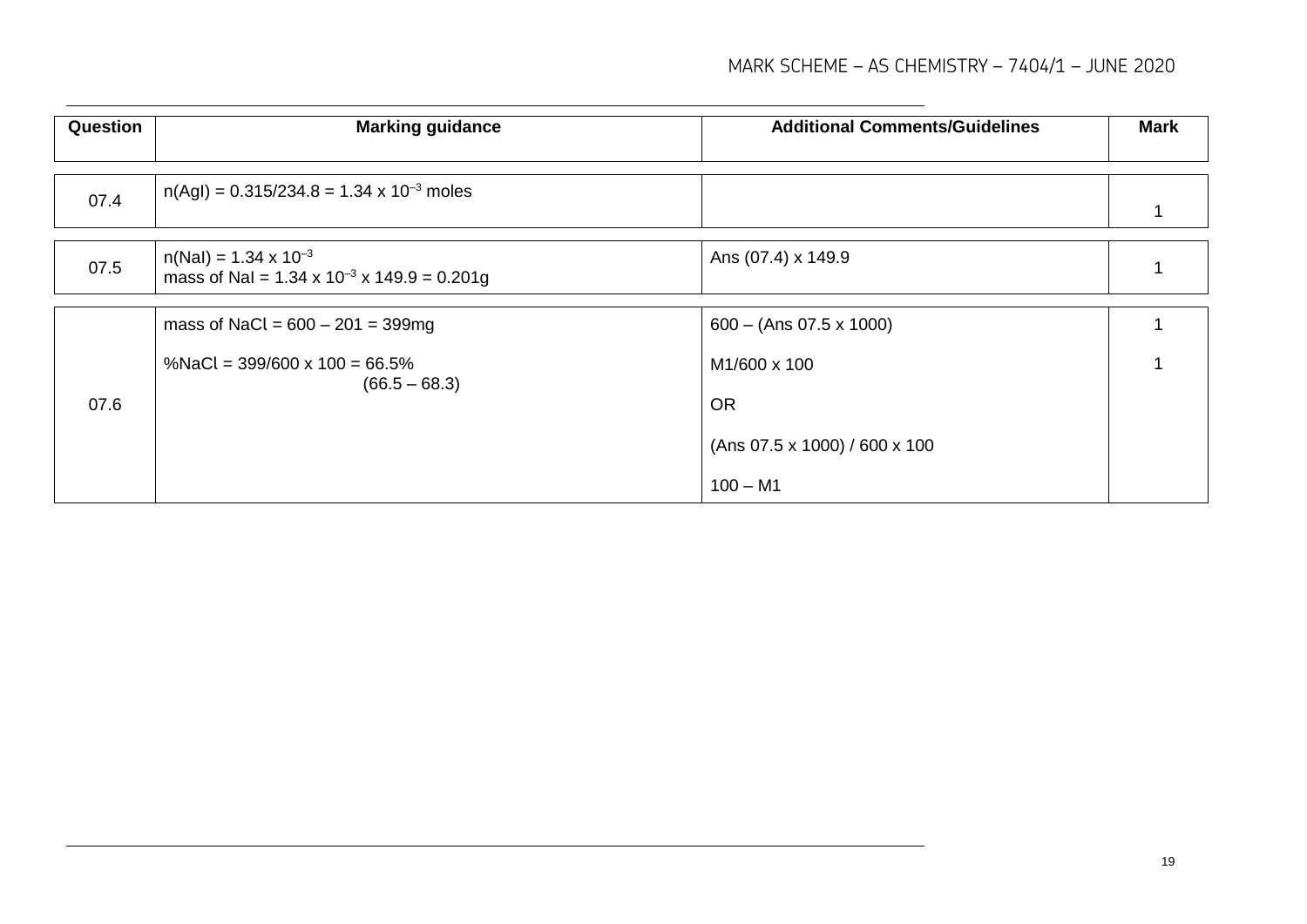| Question | <b>Marking guidance</b>                                                                                                                                                                     | <b>Additional Comments/Guidelines</b>                                                                                                           | <b>Mark</b> |
|----------|---------------------------------------------------------------------------------------------------------------------------------------------------------------------------------------------|-------------------------------------------------------------------------------------------------------------------------------------------------|-------------|
|          | M1<br>$n = pV / RT$<br>M <sub>2</sub><br>$n = 100000 \times (178/1000000)$<br>$8.31 \times (273 + 120)$                                                                                     | M1 for rearrangement<br>M <sub>2</sub> for three unit conversions<br>M3 for calculating the amount in moles of A<br>M4: 0.460 / M3 given to 3sf |             |
| 08.1     | M3<br>$n = 5.45 \times 10^{-3}$ mol<br>mass<br>/mol<br>$0.460 / 5.45 \times 10^{-3}$<br>$M_r =$<br>$\alpha$                                                                                 |                                                                                                                                                 |             |
|          | M4<br>$M_r = 84.4$ Answer must be to 3 sig.fig.                                                                                                                                             |                                                                                                                                                 |             |
| 08.2     | Calculated Mr value would be greater than actual                                                                                                                                            | $Mr = mass / moles so dividing by too small a value$<br>of moles gives a larger Mr than expected.                                               |             |
|          | A lower volume would have been recorded / mass evaporated less<br>than mass of liquid / lower moles calculated / mass recorded higher<br>than mass of gas / mass recorded would be too high | M2 dependent on correct M1                                                                                                                      |             |
| 08.3     | % uncertainty = $($ uncertainty $/$ mass added) x 100<br>$= ((2 \times 0.001) / 0.460) \times 100$<br>$= 0.435%$                                                                            |                                                                                                                                                 |             |